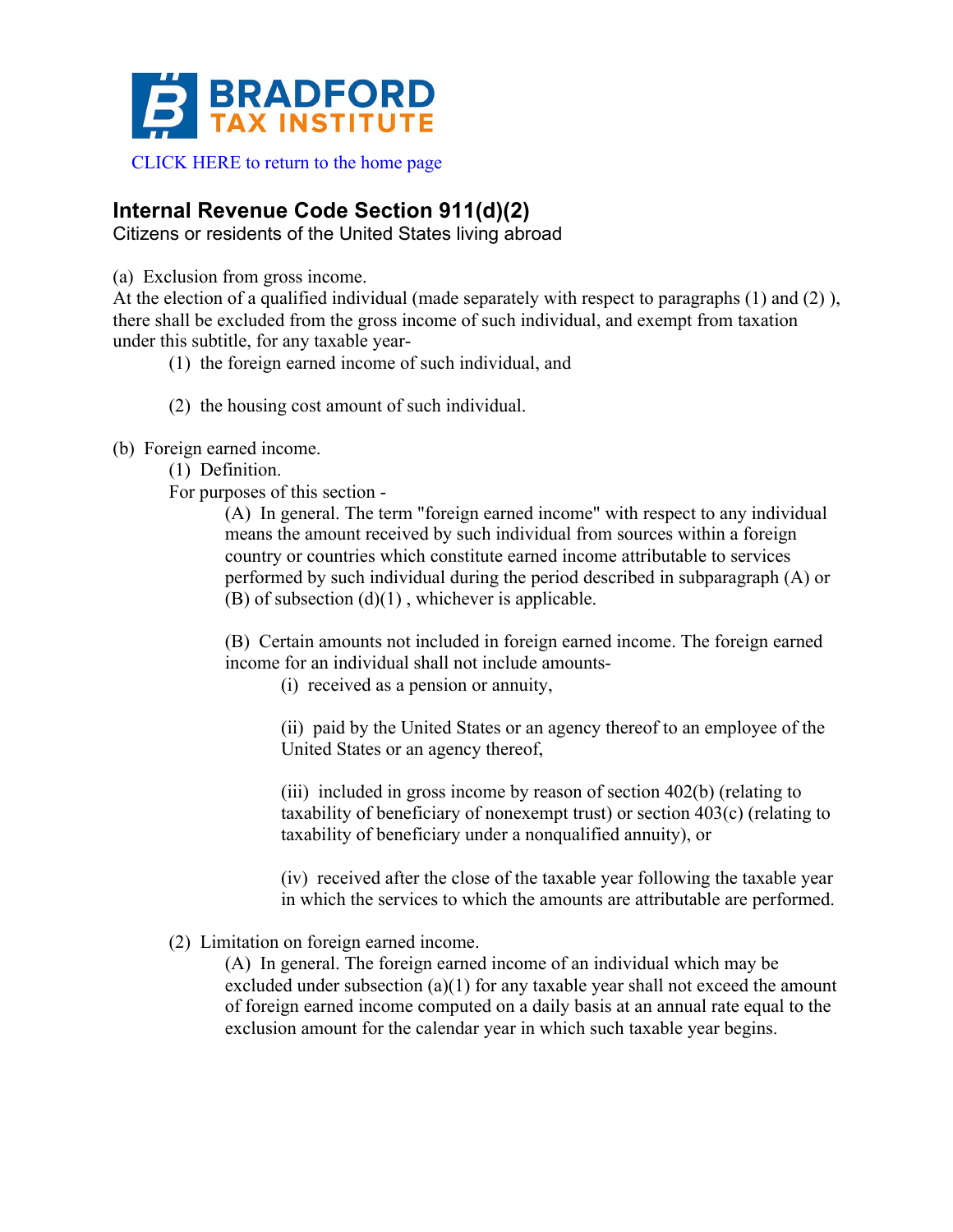(B) Attribution to year in which services are performed. For purposes of applying subparagraph (A) , amounts received shall be considered received in the taxable year in which the services to which the amounts are attributable are performed.

(C) Treatment of community income. In applying subparagraph (A) with respect to amounts received from services performed by a husband or wife which are community income under community property laws applicable to such income, the aggregate amount which may be excludable from the gross income of such husband and wife under subsection (a)(1) for any taxable year shall equal the amount which would be so excludable if such amounts did not constitute community income.

(D) Exclusion amount.

(i) In general. The exclusion amount for any calendar year is \$80,000.

(ii) Inflation adjustment. In the case of any taxable year beginning in a calendar year after 2005, the \$80,000 amount in clause (i) shall be increased by an amount equal to the product of-

(I) such dollar amount, and

(II) the cost-of-living adjustment determined under section  $1(f)(3)$ for the calendar year in which the taxable year begins, determined by substituting "2004" for "2016" in subparagraph (A)(ii) thereof.

If any increase determined under the preceding sentence is not a multiple of \$100, such increase shall be rounded to the next lowest multiple of \$100.

(c) Housing cost amount.

For purposes of this section -

(1) In general.

The term "housing cost amount" means an amount equal to the excess of-

(A) the housing expenses of an individual for the taxable year to the extent such expenses do not exceed the amount determined under paragraph (2) , over

(B) an amount equal to the product of-

(i) 16 percent of the amount (computed on a daily basis) in effect under subsection  $(b)(2)(D)$  for the calendar year in which such taxable year begins, multiplied by

(ii) the number of days of such taxable year within the applicable period described in subparagraph  $(A)$  or  $(B)$  of subsection  $(d)(1)$ .

(2) Limitation.

(A) In general. The amount determined under this paragraph is an amount equal to the product of-

(i) 30 percent (adjusted as may be provided under subparagraph (B) ) of the amount (computed on a daily basis) in effect under subsection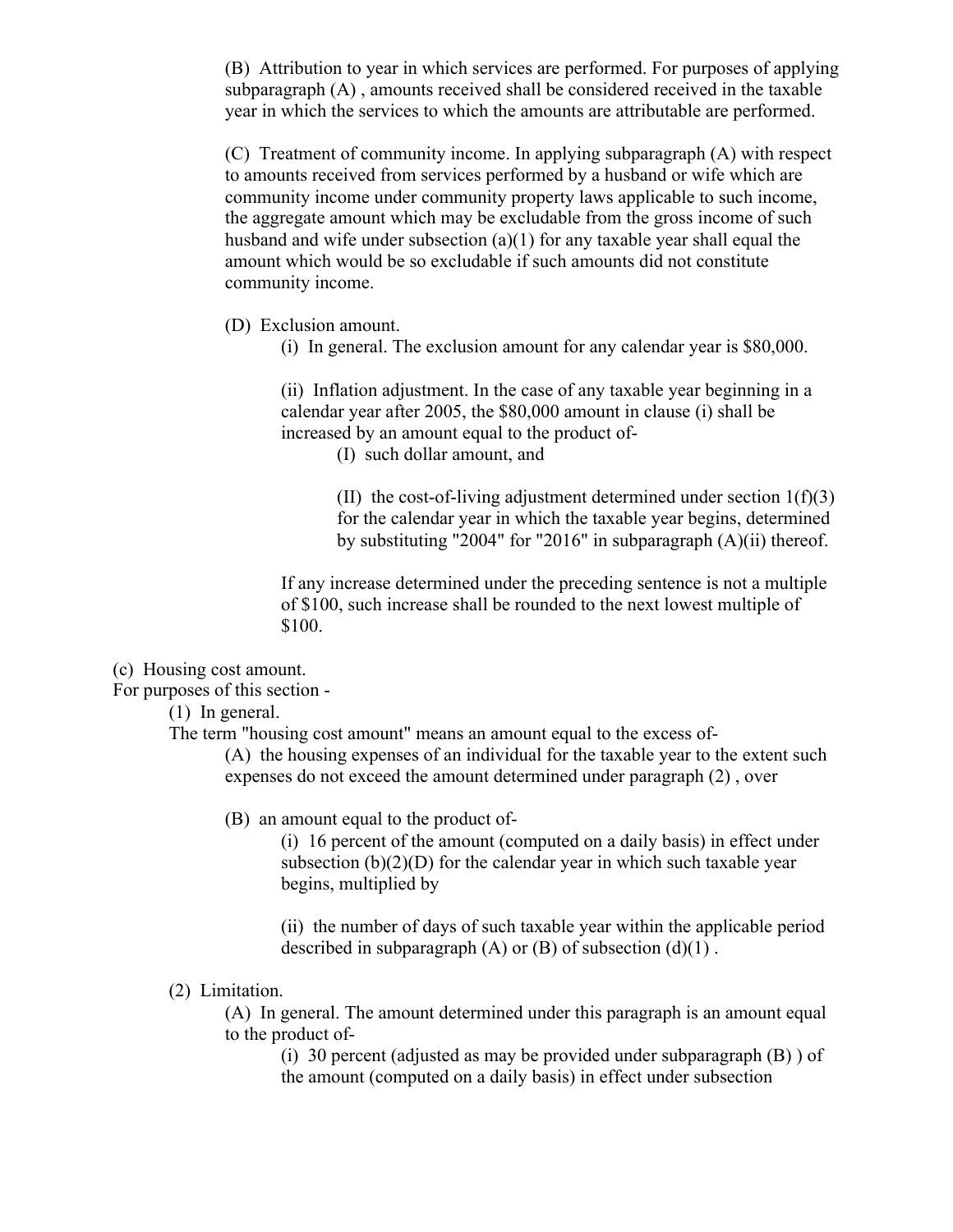$(b)(2)(D)$  for the calendar year in which the taxable year of the individual begins, multiplied by

(ii) the number of days of such taxable year within the applicable period described in subparagraph  $(A)$  or  $(B)$  of subsection  $(d)(1)$ .

(B) Regulations. The Secretary may issue regulations or other guidance providing for the adjustment of the percentage under subparagraph (A)(i) on the basis of geographic differences in housing costs relative to housing costs in the United States.

(3) Housing expenses.

(A) In general. The term "housing expenses" means the reasonable expenses paid or incurred during the taxable year by or on behalf of an individual for housing for the individual (and, if they reside with him, for his spouse and dependents) in a foreign country. The term-

(i) includes expenses attributable to the housing (such as utilities and insurance), but

(ii) does not include interest and taxes of the kind deductible under section 163 or 164 or any amount allowable as a deduction under section  $216(a)$ .

Housing expenses shall not be treated as reasonable to the extent such expenses are lavish or extravagant under the circumstances.

(B) Second foreign household.

(i) In general. Except as provided in clause (ii) , only housing expenses incurred with respect to that abode which bears the closest relationship to the tax home of the individual shall be taken into account under paragraph  $(1)$ .

(ii) Separate household for spouse and dependents. If an individual maintains a separate abode outside the United States for his spouse and dependents and they do not reside with him because of living conditions which are dangerous, unhealthful, or otherwise adverse, then-

> (I) the words "if they reside with him" in subparagraph (A) shall be disregarded, and

(II) the housing expenses incurred with respect to such abode shall be taken into account under paragraph (1) .

(4) Special rules where housing expenses not provided by employer.

(A) In general. To the extent the housing cost amount of any individual for any taxable year is not attributable to employer provided amounts, such amount shall be treated as a deduction allowable in computing adjusted gross income to the extent of the limitation of subparagraph (B) .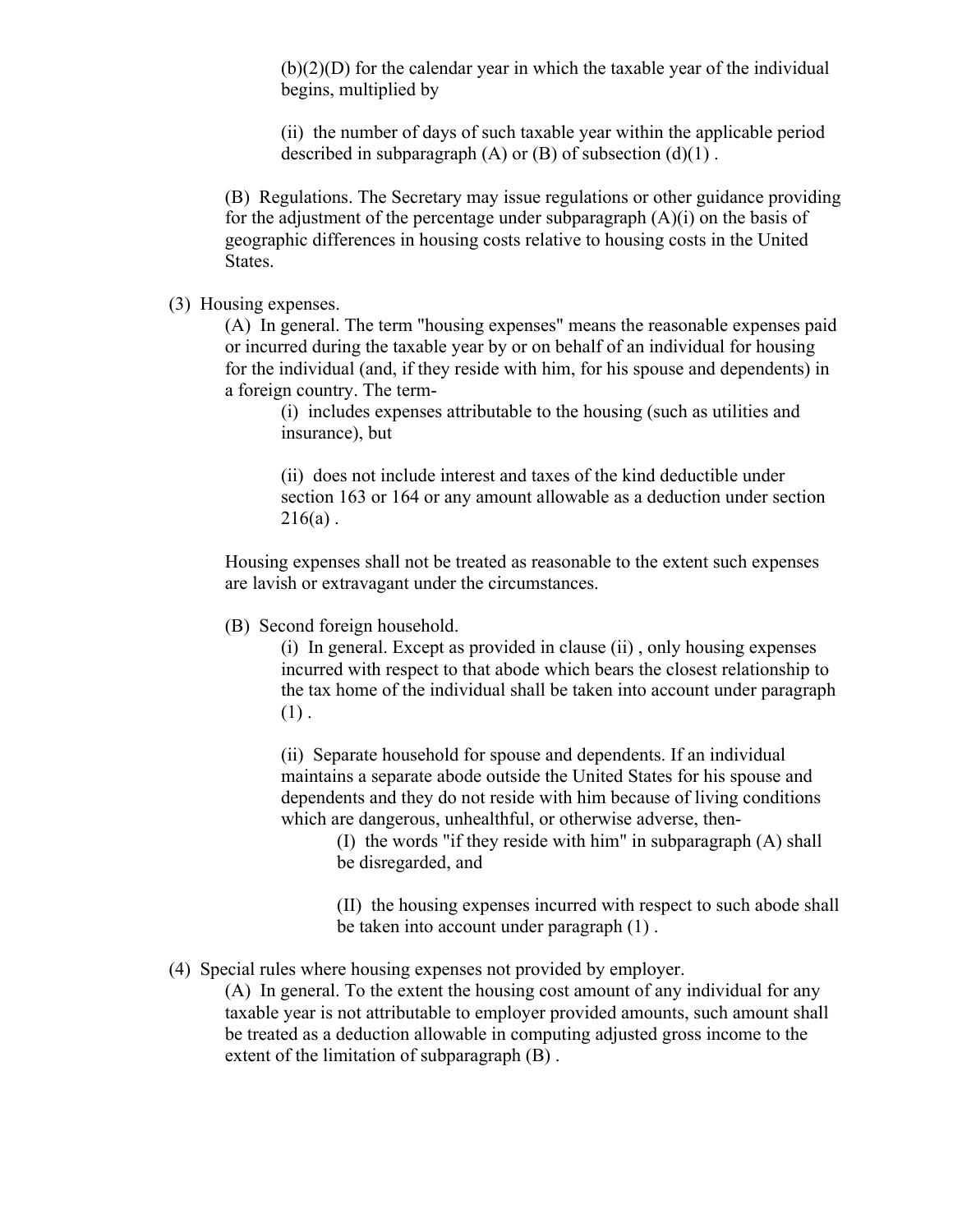(B) Limitation. For purposes of subparagraph (A) , the limitation of this subparagraph is the excess of-

(i) the foreign earned income of the individual for the taxable year, over

(ii) the amount of such income excluded from gross income under subsection (a) for the taxable year.

(C) 1-year carryover of housing amounts not allowed by reason of subparagraph  $(B)$ .

(i) In general. The amount not allowable as a deduction for any taxable year under subparagraph (A) by reason of the limitation of subparagraph (B) shall be treated as a deduction allowable in computing adjusted gross income for the succeeding taxable year (and only for the succeeding taxable year) to the extent of the limitation of clause (ii) for such succeeding taxable year.

(ii) Limitation. For purposes of clause (i) , the limitation of this clause for any taxable year is the excess of-

(I) the limitation of subparagraph (B) for such taxable year, over

(II) amounts treated as a deduction under subparagraph (A) for such taxable year.

(D) Employer provided amounts. For purposes of this paragraph , the term "employer provided amounts" means any amount paid or incurred on behalf of the individual by the individual's employer which is foreign earned income included in the individual's gross income for the taxable year (without regard to this section ).

(E) Foreign earned income. For purposes of this paragraph , an individual's foreign earned income for any taxable year shall be determined without regard to the limitation of subparagraph  $(A)$  of subsection  $(b)(2)$ .

(d) Definitions and special rules.

For purposes of this section -

(1) Qualified individual.

The term "qualified individual" means an individual whose tax home is in a foreign country and who is-

(A) a citizen of the United States and establishes to the satisfaction of the Secretary that he has been a bona fide resident of a foreign country or countries for an uninterrupted period which includes an entire taxable year, or

(B) a citizen or resident of the United States and who, during any period of 12 consecutive months, is present in a foreign country or countries during at least 330 full days in such period.

#### (2) Earned income.

(A) In general. The term "earned income" means wages, salaries, or professional fees, and other amounts received as compensation for personal services actually

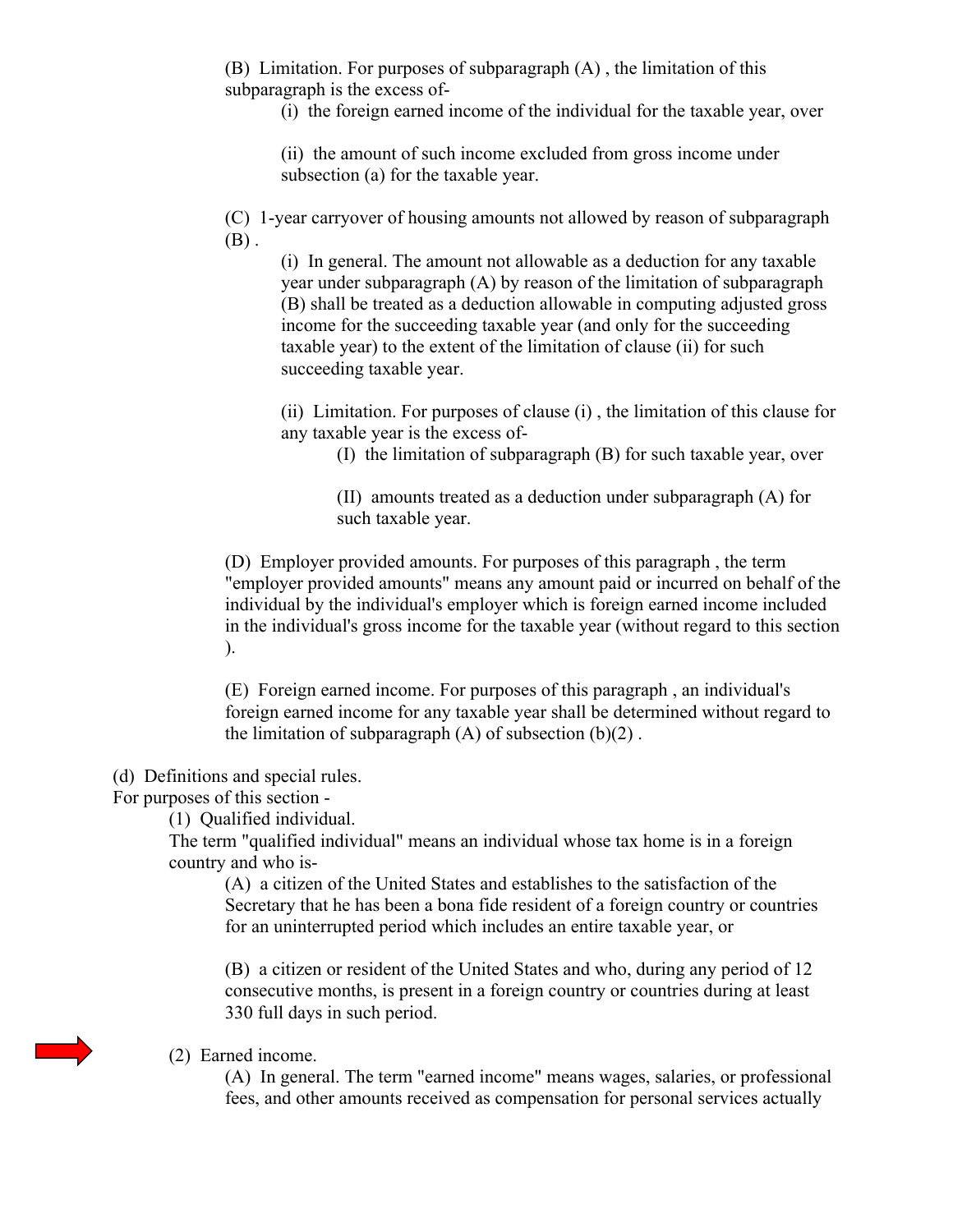rendered, but does not include that part of the compensation derived by the taxpayer for personal services rendered by him to a corporation which represents a distribution of earnings or profits rather than a reasonable allowance as compensation for the personal services actually rendered.

(B) Taxpayer engaged in trade or business. In the case of a taxpayer engaged in a trade or business in which both personal services and capital are material incomeproducing factors, under regulations prescribed by the Secretary, a reasonable allowance as compensation for the personal services rendered by the taxpayer, not in excess of 30 percent of his share of the net profits of such trade or business, shall be considered as earned income.

#### (3) Tax home.

The term "tax home" means, with respect to any individual, such individual's home for purposes of section 162(a)(2) (relating to traveling expenses while away from home). An individual shall not be treated as having a tax home in a foreign country for any period for which his abode is within the United States, unless such individual is serving in an area designated by the President of the United States by Executive order as a combat zone for purposes of section 112 in support of the Armed Forces of the United States.

(4) Waiver of period of stay in foreign country.

Notwithstanding paragraph (1) , an individual who-

- (A) is a bona fide resident of, or is present in, a foreign country for any period,
- (B) leaves such foreign country after August 31, 1978-
	- (i) during any period during which the Secretary determines, after consultation with the Secretary of State or his delegate, that individuals were required to leave such foreign country because of war, civil unrest, or similar adverse conditions in such foreign country which precluded the normal conduct of business by such individuals, and
	- (ii) before meeting the requirements of such paragraph (1) , and

(C) establishes to the satisfaction of the Secretary that such individual could reasonably have been expected to have met such requirements but for the conditions referred to in clause (i) of subparagraph (B) ,

shall be treated as a qualified individual with respect to the period described in subparagraph (A) during which he was a bona fide resident of, or was present in, the foreign country, and in applying subsections  $(b)(2)(A)$ ,  $(c)(1)(B)(ii)$ , and  $(c)(2)(A)(ii)$  with respect to such individual, only the days within such period shall be taken into account.

(5) Test of bona fide residence.

If-

(A) an individual who has earned income from sources within a foreign country submits a statement to the authorities of that country that he is not a resident of that country, and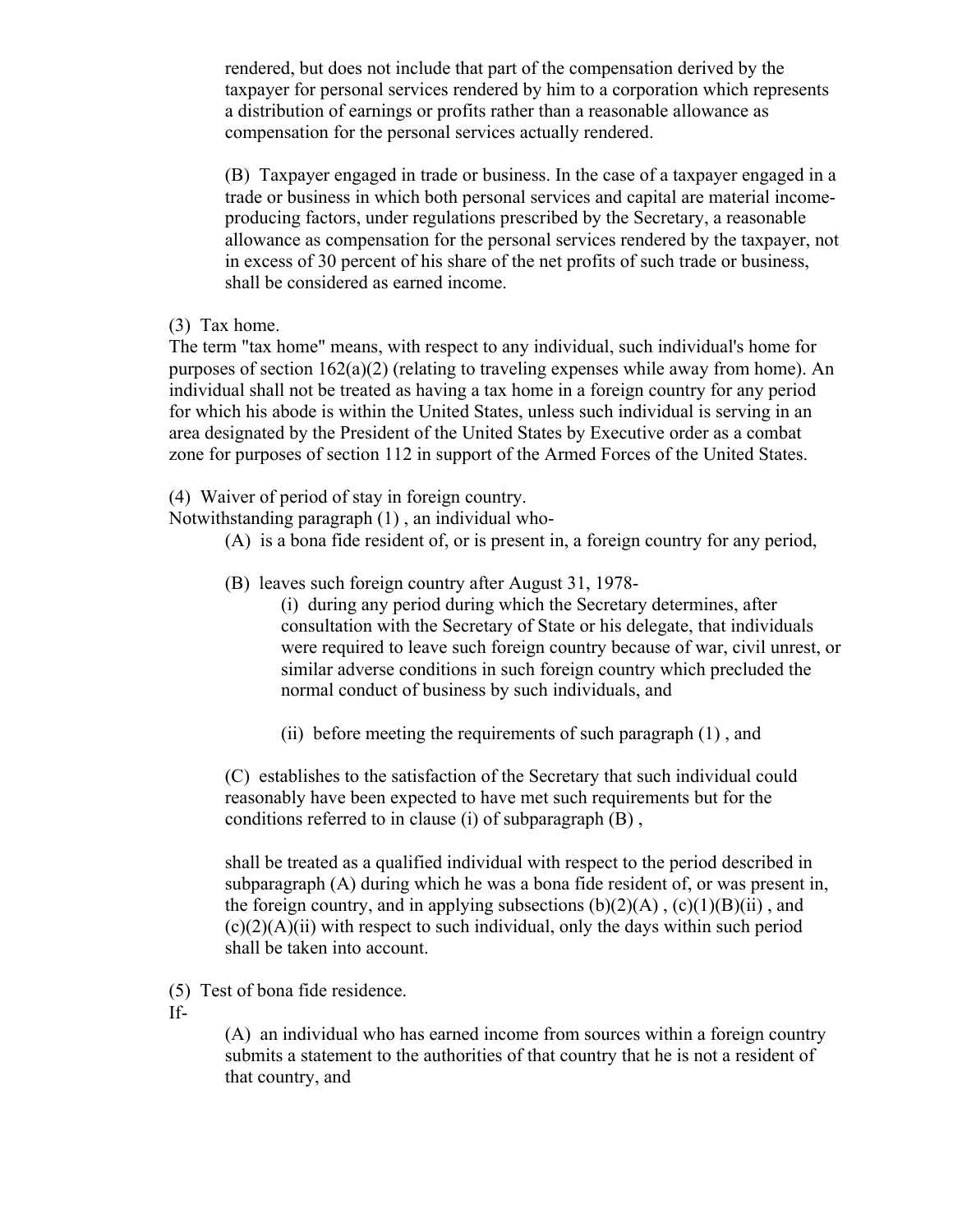(B) such individual is held not subject as a resident of that country to the income tax of that country by its authorities with respect to such earnings,

then such individual shall not be considered a bona fide resident of that country for purposes of paragraph  $(1)(A)$ .

(6) Denial of double benefits.

No deduction or exclusion from gross income under this subtitle or credit against the tax imposed by this chapter (including any credit or deduction for the amount of taxes paid or accrued to a foreign country or possession of the United States) shall be allowed to the extent such deduction, exclusion, or credit is properly allocable to or chargeable against amounts excluded from gross income under subsection (a) .

(7) Aggregate benefit cannot exceed foreign earned income.

The sum of the amount excluded under subsection (a) and the amount deducted under subsection  $(c)(4)(A)$  for the taxable year shall not exceed the individual's foreign earned income for such year.

(8) Limitation on income earned in restricted country.

(A) In general. If travel (or any transaction in connection with such travel) with respect to any foreign country is subject to the regulations described in subparagraph (B) during any period-

(i) the term "foreign earned income" shall not include any income from sources within such country attributable to services performed during such period,

(ii) the term "housing expenses" shall not include any expenses allocable to such period for housing in such country or for housing of the spouse or dependents of the taxpayer in another country while the taxpayer is present in such country, and

(iii) an individual shall not be treated as a bona fide resident of, or as present in, a foreign country for any day during which such individual was present in such country during such period.

(B) Regulations. For purposes of this paragraph , regulations are described in this subparagraph if such regulations-

(i) have been adopted pursuant to the Trading With the Enemy Act (50 U.S.C. 4301 et seq.), or the International Emergency Economic Powers Act (50 U.S.C. 1701 et seq.), and

(ii) include provisions generally prohibiting citizens and residents of the United States from engaging in transactions related to travel to, from, or within a foreign country.

(C) Exception. Subparagraph (A) shall not apply to any individual during any period in which such individual's activities are not in violation of the regulations described in subparagraph (B) .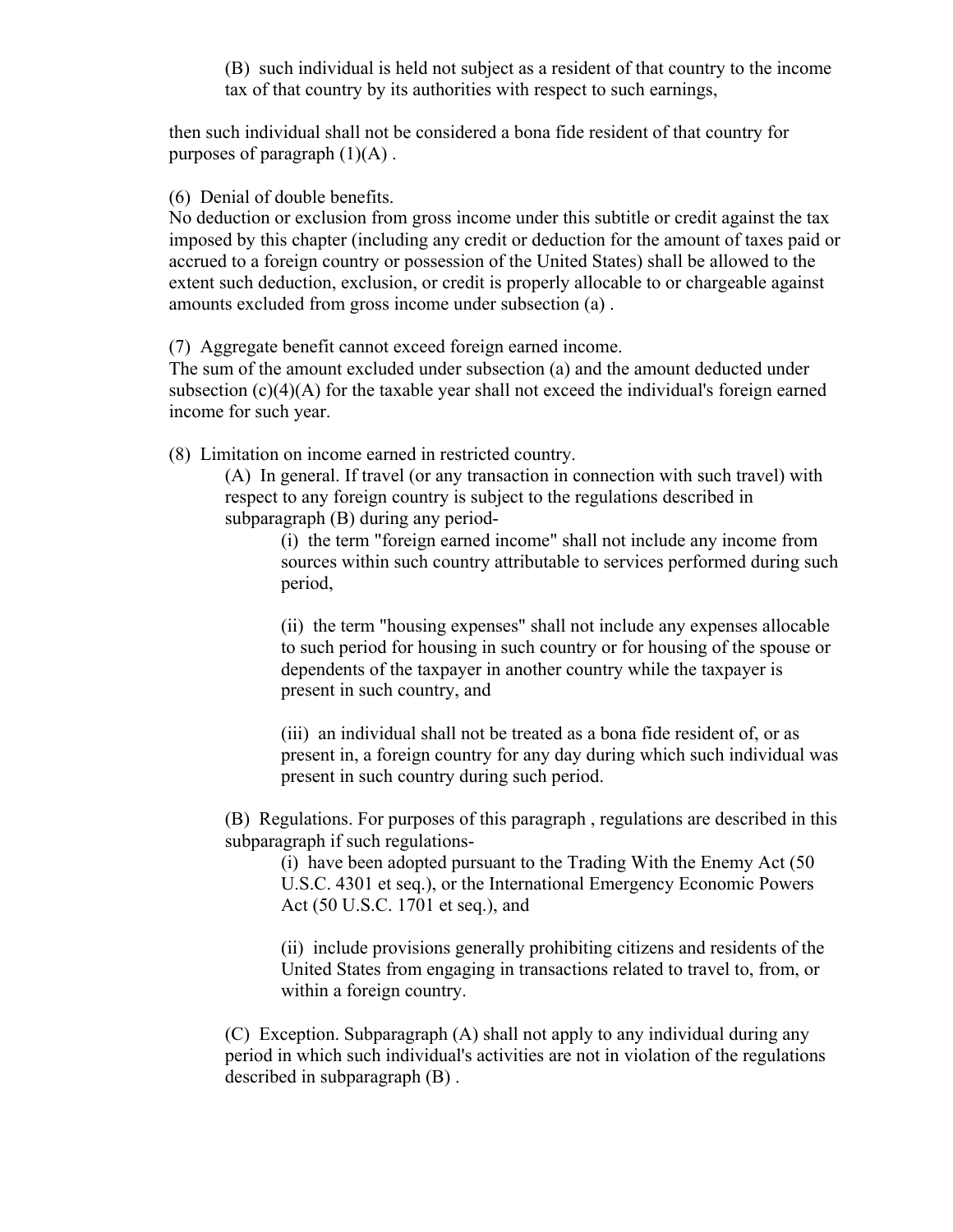(9) Regulations.

The Secretary shall prescribe such regulations as may be necessary or appropriate to carry out the purposes of this section , including regulations providing rules-

(A) for cases where a husband and wife each have earned income from sources outside the United States, and

(B) for married individuals filing separate returns.

# (e) Election.

(1) In general.

An election under subsection (a) shall apply to the taxable year for which made and to all subsequent taxable years unless revoked under paragraph (2) .

(2) Revocation.

A taxpayer may revoke an election made under paragraph (1) for any taxable year after the taxable year for which such election was made. Except with the consent of the Secretary, any taxpayer who makes such a revocation for any taxable year may not make another election under this section for any subsequent taxable year before the 6th taxable year after the taxable year for which such revocation was made.

# (f) Determination of tax liability.

(1) In general.

If, for any taxable year, any amount is excluded from gross income of a taxpayer under subsection (a) , then, notwithstanding sections 1 and 55 -

(A) if such taxpayer has taxable income for such taxable year, the tax imposed by section 1 for such taxable year shall be equal to the excess (if any) of-

(i) the tax which would be imposed by section 1 for such taxable year if the taxpayer's taxable income were increased by the amount excluded under subsection (a) for such taxable year, over

(ii) the tax which would be imposed by section 1 for such taxable year if the taxpayer's taxable income were equal to the amount excluded under subsection (a) for such taxable year, and

(B) if such taxpayer has a taxable excess (as defined in section  $55(b)(1)(B)$ ) for such taxable year, the amount determined under the first sentence of section  $55(b)(1)(A)$  for such taxable year shall be equal to the excess (if any) of-

(i) the amount which would be determined under such sentence for such taxable year (subject to the limitation of section  $55(b)(3)$ ) if the taxpayer's taxable excess (as so defined) were increased by the amount excluded under subsection (a) for such taxable year, over

(ii) the amount which would be determined under such sentence for such taxable year if the taxpayer's taxable excess (as so defined) were equal to the amount excluded under subsection (a) for such taxable year.

For purposes of this paragraph , the amount excluded under subsection (a) shall be reduced by the aggregate amount of any deductions or exclusions disallowed under subsection (d)(6) with respect to such excluded amount.